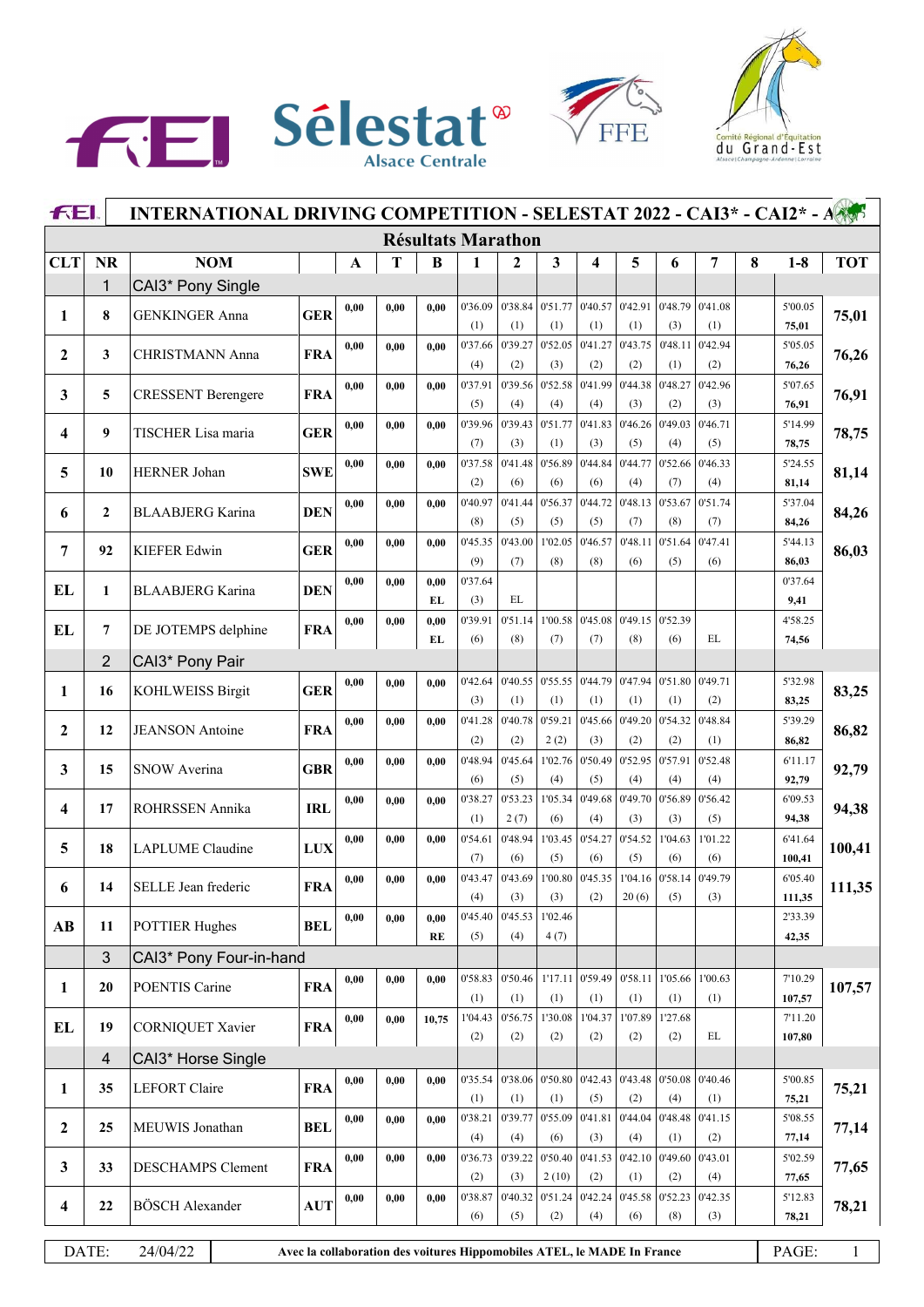





|                         | INTERNATIONAL DRIVING COMPETITION - SELESTAT 2022 - CAI3* - CAI2* - A<br>FEI. |                                |            |      |                                                                         |                           |                 |                 |                  |                                   |                 |                                 |                 |   |                  |                |  |
|-------------------------|-------------------------------------------------------------------------------|--------------------------------|------------|------|-------------------------------------------------------------------------|---------------------------|-----------------|-----------------|------------------|-----------------------------------|-----------------|---------------------------------|-----------------|---|------------------|----------------|--|
|                         |                                                                               |                                |            |      |                                                                         | <b>Résultats Marathon</b> |                 |                 |                  |                                   |                 |                                 |                 |   |                  |                |  |
| <b>CLT</b>              | <b>NR</b>                                                                     | <b>NOM</b>                     |            | A    | T                                                                       | B                         | 1               | $\mathbf{2}$    | 3                | 4                                 | 5               | 6                               | 7               | 8 | $1-8$            | <b>TOT</b>     |  |
|                         | 21                                                                            | <b>BÖSCH</b> Alexander         | <b>AUT</b> | 0,00 | 0,00                                                                    | 0.00                      | 0'37.09         | 0'38.27         | 0'51.33          | 0'42.79                           | 0'43.71         | 0'49.65                         | 0'44.43         |   | 5'07.27          |                |  |
| 5                       |                                                                               |                                |            |      |                                                                         |                           | (3)             | 2(17)           | (3)              | (7)                               | (3)             | (3)                             | (5)             |   | 78,82            | 78,82          |  |
| 6                       | 38                                                                            | OLIVE Jean michel              | <b>FRA</b> | 0,00 | 0,00                                                                    | 0.00                      | 0'38.94         | 0'38.92         | 0'50.30          | 0'40.64                           | 0'45.34         | 0'50.93                         | 0'45.68         |   | 5'10.75          | 81,69          |  |
|                         |                                                                               |                                |            |      |                                                                         |                           | (7)             | (2)             | 2(9)             | (1)                               | 2(19)           | (7)                             | (7)             |   | 81,69            |                |  |
| 7                       | 31                                                                            | <b>HOUTAPPELS-BRUDER K CAN</b> |            | 0,00 | 0,00                                                                    | 0.00                      | 0'39.65         | 0'41.59         | 0'53.72          | 0'44.20                           | 0'46.28         | 0'52.36                         | 0'50.50         |   | 5'28.30          | 82,07          |  |
|                         |                                                                               |                                |            | 0,00 | 0,00                                                                    | 0.00                      | (8)<br>0'41.86  | (7)<br>0'41.64  | (4)<br>0'54.93   | (9)<br>0'42.44                    | (8)<br>0'45.47  | (9)<br>0'53.74                  | (14)<br>0'52.92 |   | 82,07<br>5'33.00 |                |  |
| 8                       | 46                                                                            | <b>SCHILTZ Marie</b>           | <b>LUX</b> |      |                                                                         |                           | (12)            | (8)             | (5)              | (6)                               | (5)             | (11)                            | (15)            |   | 83,25            | 83,25          |  |
|                         |                                                                               |                                |            | 0,00 | 0,00                                                                    | 0.00                      | 0'42.21         | 0'42.00         | 0'56.11          | 0'43.79                           | 0'48.98         | 0'50.19                         | 0'45.36         |   | 5'28.64          |                |  |
| 9                       | 44                                                                            | <b>UNZEITIG</b> Anne           | <b>GER</b> |      |                                                                         |                           | (14)            | (10)            | 2(13)            | (8)                               | (12)            | (6)                             | (6)             |   | 84,16            | 84,16          |  |
|                         |                                                                               |                                |            | 0,00 | 0,00                                                                    | 0.00                      | 0'38.44         | 0'42.04         | 0'55.66          | 0'46.13                           | 0'45.74         | 0'53.40                         | 0'47.86         |   | 5'29.27          |                |  |
| 10                      | 36                                                                            | <b>LEFORT</b> Claire           | <b>FRA</b> |      |                                                                         |                           | (5)             | (11)            | 2(12)            | (12)                              | (7)             | (10)                            | (8)             |   | 84,32            | 84,32          |  |
| 11                      | 37                                                                            | <b>MEYSON</b> Stephane         | <b>FRA</b> | 0,00 | 0,00                                                                    | 0.00                      | 0'41.60         | 0'49.51         | 0'57.20          | 0'44.29                           | 0'48.28         | 0'54.91                         | 0'49.41         |   | 5'45.20          | 86,30          |  |
|                         |                                                                               |                                |            |      |                                                                         |                           | (10)            | (21)            | (8)              | (10)                              | (10)            | (15)                            | (11)            |   | 86,30            |                |  |
| 12                      | 39                                                                            | <b>VERNAY Benoit</b>           | <b>FRA</b> | 0,00 | 0,00                                                                    | 0.00                      | 0'41.85         | 0'43.71         | 1'01.40          | 0'48.16                           | 0'49.10         | 0'56.72                         | 0'47.87         |   | 5'48.81          | 87,20          |  |
|                         |                                                                               |                                |            |      |                                                                         |                           | (11)            | (14)            | (19)             | (17)                              | (13)            | (17)                            | (9)             |   | 87,20            |                |  |
| 13                      | 23                                                                            | <b>CLAEYS</b> Pieter           | <b>BEL</b> | 0,00 | 0,00                                                                    | 0.00                      | 0'42.02         | 0'41.82         | 0'58.78          | 0'46.56                           | 0'50.03         | 0'53.81                         | 0'49.33         |   | 5'42.35          | 87,59          |  |
|                         |                                                                               |                                |            |      |                                                                         |                           | (13)<br>0'42.83 | (9)<br>0'43.03  | 2(14)<br>0'59.42 | (15)<br>0'46.26                   | (14)<br>0'52.33 | (12)<br>0'54.56                 | (10)<br>0'49.54 |   | 87,59<br>5'47.97 |                |  |
| 14                      | 27                                                                            | PHILIPPOT Laure                | <b>BEL</b> | 0,00 | 0,00                                                                    | 0.00                      | (16)            | (13)            | 2(15)            | (13)                              | (17)            | (13)                            | (12)            |   | 88,99            | 88,99          |  |
|                         |                                                                               |                                |            | 0,00 | 0,00                                                                    | 0,00                      | 0'42.62         | 0'44.83         | 0'59.68          | 0'52.31                           | 0'52.59         | 0'54.89                         | 0'50.25         |   | 5'57.17          |                |  |
| 15                      | 26                                                                            | PHILIPPOT Laure                | <b>BEL</b> |      |                                                                         |                           | (15)            | (15)            | (11)             | (22)                              | (18)            | (14)                            | (13)            |   | 89,29            | 89,29          |  |
|                         |                                                                               |                                |            | 0,00 | 0,00                                                                    | 0,00                      | 0'44.75         | 0'47.50         | 1'00.11          | 0'49.39                           | 0'51.28         | 0'59.13                         | 0'54.43         |   | 6'06.59          |                |  |
| <b>16</b>               | 41                                                                            | MCGILL Lucy                    | <b>GBR</b> |      |                                                                         |                           | (18)            | (18)            | (17)             | (18)                              | (16)            | (21)                            | (16)            |   | 91,65            | 91,65          |  |
| 17                      | 34                                                                            | <b>GARCIA</b> Didier           | <b>FRA</b> | 0,00 | 0,00                                                                    | 0.00                      | 0'48.85         | 0'49.44         | 1'07.40          | 0'51.41                           | 0'54.23         | 0'57.36                         | 0'55.24         |   | 6'23.93          | 95,98          |  |
|                         |                                                                               |                                |            |      |                                                                         |                           | (20)            | (20)            | (21)             | (20)                              | (21)            | (18)                            | (17)            |   | 95,98            |                |  |
| 18                      | 24                                                                            | <b>LEJEUNE</b> Etienne         | <b>BEL</b> | 0,00 | 0,00                                                                    | 0.00                      | 0'51.26         | 0'47.82         | 1'03.50          | 0'49.74                           | 0'53.69         | 0'58.43                         | 1'02.32         |   | 6'26.76          | 96,69          |  |
|                         |                                                                               |                                |            |      |                                                                         |                           | (22)            | (19)            | (20)             | (19)                              | (20)            | (20)                            | (19)            |   | 96,69            |                |  |
| 19                      | 28                                                                            | <b>RENIER Sylvie</b>           | <b>BEL</b> | 0,00 | 0,00                                                                    | 0.00                      | 0'49.88         | 0'50.51         | 1'02.79          | 0'52.24                           | 0'56.61         | 1'01.99                         | 0'57.19         |   | 6'31.21          | 99,80          |  |
|                         |                                                                               |                                |            | 0,00 | 0,00                                                                    | 0.00                      | (21)<br>0'43.24 | (22)            | 2(22)            | (21)<br>$0'40.62$ 1'00.22 0'44.98 | (22)            | (22)<br>0'48.44 0'50.15 0'49.49 | (18)            |   | 99,80<br>5'37.14 |                |  |
| 20                      | 86                                                                            | GÄNSHIRT Fabian                | <b>GER</b> |      |                                                                         |                           | (17)            | (6)             | (18)             | (11)                              | (11)            | (5)                             | 20(21)          |   | 104,29           | 104,29         |  |
|                         |                                                                               |                                |            | 0,00 | 0,00                                                                    | 0.00                      | 0'46.30         | 0'43.02         | 0'56.31          | 0'46.38                           | 0'50.89         | 0'58.12                         |                 |   | 5'01.02          |                |  |
| EL                      | 32                                                                            | <b>AILLAUD</b> Magalie         | <b>FRA</b> |      |                                                                         | EL                        | (19)            | (12)            | 4(16)            | (14)                              | (15)            | (19)                            | EL              |   | 79,25            |                |  |
|                         |                                                                               |                                |            | 0,00 | 0,00                                                                    | 20,00                     | 0'41.40         | 0'45.58         | 0'56.54          | 0'46.85                           | 0'46.36         | 0'56.05                         |                 |   | 4'52.78          |                |  |
| EL                      | 45                                                                            | <b>SCHILTZ Franz</b>           | <b>LUX</b> |      |                                                                         |                           | (9)             | (16)            | (7)              | (16)                              | (9)             | (16)                            | EL              |   | 73,19            |                |  |
| EL                      | 47                                                                            | THIBAUT-MCCAW Mauree LUX       |            | 0,00 | 0,00                                                                    | 0,00                      | 1'07.92         | 0'55.07         | 1'27.12          | 1'06.29                           | 0'56.65         | 1'26.28                         | 1'02.39         |   | 8'01.72          |                |  |
|                         |                                                                               |                                |            |      |                                                                         |                           | 40(23)          | (23)            | (23)             | (23)                              | (23)            | EL                              | (20)            |   | 160,43           |                |  |
|                         | $5\phantom{.}$                                                                | CAI3* Horse Pair               |            |      |                                                                         |                           |                 |                 |                  |                                   |                 |                                 |                 |   |                  |                |  |
| 1                       | 49                                                                            | BÖSCH Stefan                   | <b>AUT</b> | 0,00 | 0,00                                                                    | 0,00                      | 0'43.66         | 0'43.66         | 0.57.13          | 0'44.95                           | 0'47.93         | 0'57.87                         | 0'48.97         |   | 5'44.17          | 86,04          |  |
|                         |                                                                               |                                |            |      |                                                                         |                           | (2)             | (1)             | (1)              | (1)                               | (1)             | (1)                             | (1)             |   | 86,04            |                |  |
| $\mathbf{2}$            | 52                                                                            | <b>VOGEL Francois</b>          | <b>FRA</b> | 0,00 | 0,00                                                                    | 0,00                      | 0'42.42         | 0'44.49         | 1'04.22          | 0'48.77                           | 0'52.14         | 0'58.11                         | 0'49.66         |   | 5'59.81          | 91,95          |  |
|                         |                                                                               |                                |            |      |                                                                         | 0,00                      | (1)<br>0'49.37  | 2(5)<br>0'44.08 | (2)<br>1'04.53   | (3)<br>0'47.71                    | (2)<br>0'56.15  | (2)<br>1'03.54                  | (2)<br>0'52.97  |   | 91,95<br>6'18.35 |                |  |
| 3                       | 50                                                                            | <b>DELMAS</b> Diane            | <b>FRA</b> | 0,00 | 0,00                                                                    |                           | (3)             | (2)             | (3)              | (2)                               | (4)             | (4)                             | (3)             |   | 94,59            | 94,59          |  |
|                         |                                                                               |                                |            | 0,00 | 0,00                                                                    | 0,00                      | 0'49.68         | 0'50.52         |                  | 1'11.45 0'54.95                   | 0'54.28         | 1'02.97                         | 0'52.98         |   | 6'36.83          |                |  |
| $\overline{\mathbf{4}}$ | 53                                                                            | <b>MALGET Claude</b>           | <b>LUX</b> |      |                                                                         |                           | (4)             | (3)             | 2(5)             | (4)                               | (3)             | (3)                             | (4)             |   | 101,21           | 101,21         |  |
|                         |                                                                               |                                |            | 0,00 | 0,00                                                                    | 48,75                     | 0'52.90         | 0'51.94         |                  | 1'11.89 1'14.91                   | 1'10.94         | 1'29.85                         | 1'16.38         |   | 8'08.81          |                |  |
| 5                       | 51                                                                            | <b>KENCK Patricia</b>          | <b>FRA</b> |      |                                                                         |                           | 20(5)           | (4)             | (4)              | (5)                               | (5)             | (5)                             | (5)             |   | 142,20           | 190,95         |  |
|                         | DATE:                                                                         | 24/04/22                       |            |      | Avec la collaboration des voitures Hippomobiles ATEL, le MADE In France |                           |                 |                 |                  |                                   |                 |                                 |                 |   | PAGE:            | $\overline{2}$ |  |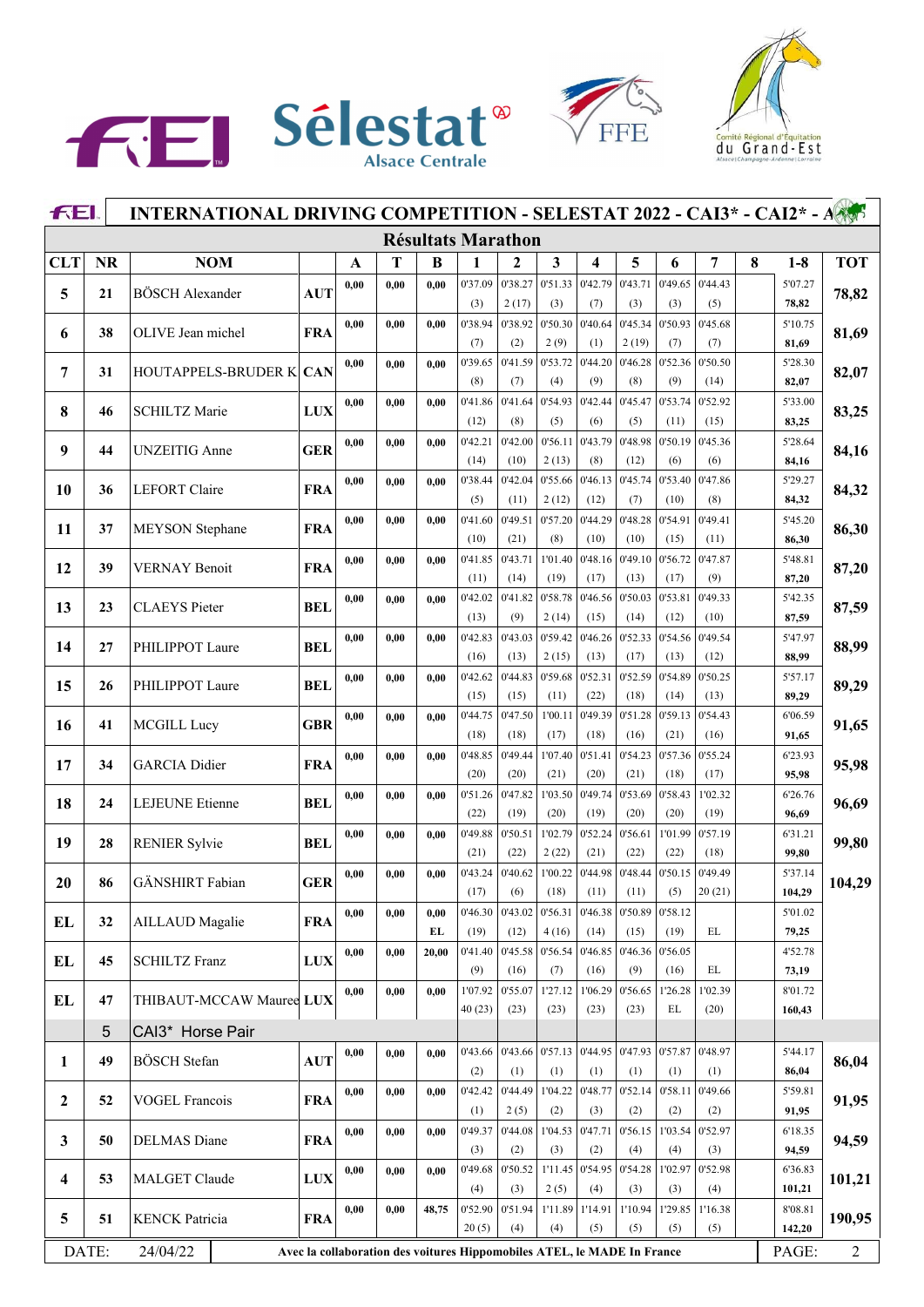





| <b>FEI.</b><br>INTERNATIONAL DRIVING COMPETITION - SELESTAT 2022 - CAI3* - CAI2* - A |                |                               |            |      |      |           |                                                                         |                |                         |                                                           |                 |                |                |   |                  |                |
|--------------------------------------------------------------------------------------|----------------|-------------------------------|------------|------|------|-----------|-------------------------------------------------------------------------|----------------|-------------------------|-----------------------------------------------------------|-----------------|----------------|----------------|---|------------------|----------------|
|                                                                                      |                |                               |            |      |      |           | <b>Résultats Marathon</b>                                               |                |                         |                                                           |                 |                |                |   |                  |                |
| <b>CLT</b>                                                                           | <b>NR</b>      | <b>NOM</b>                    |            | A    | T    | B         | 1                                                                       | $\overline{2}$ | $\overline{\mathbf{3}}$ | 4                                                         | 5               | 6              | $\overline{7}$ | 8 | $1-8$            | <b>TOT</b>     |
|                                                                                      | 6              | CAI2* Pony Single             |            |      |      |           |                                                                         |                |                         |                                                           |                 |                |                |   |                  |                |
| 1                                                                                    | 55             | <b>SCOTT Lucy</b>             | <b>GBR</b> | 0,00 | 0.00 | 0.00      | 0'38.62                                                                 | 0'38.81        | 0'57.59                 | 0'43.05                                                   | 0'44.60         | 0'48.51        |                |   | 4'31.18          | 69,79          |
|                                                                                      |                |                               |            |      |      |           | (1)                                                                     | 2(3)           | (2)                     | (1)                                                       | (1)             | (1)            |                |   | 69,79            |                |
| $\mathbf{2}$                                                                         | 91             | HERTKORN-KIEFER Katri GER     |            | 0,00 | 0,00 | 0.00      | 0'39.79                                                                 | 0'40.38        | 0'55.82                 | 0'47.02                                                   | 0'49.11         | 0'51.82        |                |   | 4'43.94          | 70,99          |
|                                                                                      |                |                               |            |      |      |           | (2)                                                                     | (1)<br>0'43.68 | (1)<br>1'01.45          | (3)<br>0'47.01                                            | (2)<br>0'53.17  | (2)<br>0'55.69 |                |   | 70,99            |                |
| 3                                                                                    | 54             | <b>BUCK Robert</b>            | <b>GBR</b> | 0,00 | 0,00 | 0,00      | 0'42.35<br>(3)                                                          | (2)            | (3)                     | (2)                                                       | (3)             | (3)            |                |   | 5'03.35<br>75,84 | 75,84          |
|                                                                                      |                |                               |            | 0,00 | 0,00 | 0.00      | 1'05.12                                                                 |                |                         |                                                           |                 |                |                |   | 1'05.12          |                |
| AB                                                                                   | 87             | SCHLEICHER Kai Maria          | <b>GER</b> |      |      | <b>RE</b> | 20(4)                                                                   |                |                         | RE                                                        |                 |                |                |   | 36,28            |                |
|                                                                                      | $\overline{7}$ | CAI2* Pony Pair               |            |      |      |           |                                                                         |                |                         |                                                           |                 |                |                |   |                  |                |
| 1                                                                                    | 56             | <b>TOUBLANC Mathieu</b>       | <b>FRA</b> | 0,00 | 0,00 | 0,00      | 0'46.90                                                                 | 0'51.24        | 1'05.94                 | 0'50.03                                                   | 0'57.11         | 1'01.83        |                |   | 5'33.05          | 85,26          |
|                                                                                      |                |                               |            |      |      |           | (1)                                                                     | (1)            | 2(1)                    | (1)                                                       | (1)             | (1)            |                |   | 85,26            |                |
|                                                                                      | 8              | CAI2* Pony Four-in-hand       |            |      |      |           |                                                                         |                |                         |                                                           |                 |                |                |   |                  |                |
| 1                                                                                    | 57             | <b>LENORMAND Eric</b>         | <b>FRA</b> | 0.00 | 0.00 | 28,00     | 1'18.99                                                                 | 1'24.05        | 1'41.28                 | 1'50.60                                                   | 1'12.29         | 1'23.42        |                |   | 8'50.63          | 160,66         |
|                                                                                      |                |                               |            |      |      |           | (1)                                                                     | (1)            | (1)                     | (1)                                                       | (1)             | (1)            |                |   | 132,66           |                |
|                                                                                      | 9              | CAI2* Horse Single            |            | 0,00 |      |           | 0'39.74                                                                 | 0'41.67        | 0'59.33                 | 0'46.08                                                   | 0'44.88         | 0'48.49        |                |   | 4'40.19          |                |
| 1                                                                                    | 59             | <b>VERNAY Benoit</b>          | <b>FRA</b> |      | 0,00 | 0,00      | (1)                                                                     | (1)            | 2(1)                    | (1)                                                       | (1)             | (1)            |                |   | 72,05            | 72,05          |
|                                                                                      |                |                               |            | 0,00 | 0,00 | 0.00      | 0'49.35                                                                 | 0'47.92        | 1'06.63                 | 0'53.21                                                   | 0'52.22         | 0'57.82        |                |   | 5'27.15          |                |
| $\mathbf{2}$                                                                         | 58             | OLIVE Jean michel             | <b>FRA</b> |      |      |           | (2)                                                                     | (2)            | (2)                     | (2)                                                       | (2)             | (2)            |                |   | 81,79            | 81,79          |
|                                                                                      | B              | Under 25 Drivers Pony Single  |            |      |      |           |                                                                         |                |                         |                                                           |                 |                |                |   |                  |                |
| 1                                                                                    | 61             | <b>LENNE</b> Louise           | <b>FRA</b> | 0,00 | 0,00 | 0.00      | 0'40.75                                                                 | 0'41.47        | 0'54.93                 | 0'46.39                                                   | 0'48.94         |                |                |   | 3'52.48          | 58,12          |
|                                                                                      |                |                               |            |      |      |           | (1)                                                                     | (1)            | (1)                     | (1)                                                       | (1)             |                |                |   | 58,12            |                |
| $\mathbf{2}$                                                                         | 62             | <b>LENORMAND Valentine</b>    | <b>FRA</b> | 0,00 | 0,00 | 0,00      | 0'45.03                                                                 | 0'46.21        | 1'00.17                 | 0'53.17                                                   | 0'53.39         |                |                |   | 4'17.97          | 64,49          |
|                                                                                      |                |                               |            |      |      |           | (2)<br>0'49.57                                                          | (2)<br>0'54.73 | (2)<br>1'05.22          | (3)<br>0'52.61                                            | (2)<br>0'58.28  |                |                |   | 64,49<br>4'40.41 |                |
| 3                                                                                    | 60             | FELGUEIRAS Romane             | <b>FRA</b> | 0,00 | 0,00 | 25,75     | (4)                                                                     | (3)            | (3)                     | (2)                                                       | (3)             |                |                |   | 70,10            | 95,85          |
|                                                                                      |                |                               |            | 0,00 | 0,00 | 24,00     | 0'45.88                                                                 | 1'48.70        | 1'55.74                 |                                                           |                 |                |                |   | 4'30.32          |                |
| AB                                                                                   | 63             | TISCHER Lisa maria            | <b>GER</b> |      |      | <b>RE</b> | (3)                                                                     | (4)            | 4(4)                    |                                                           |                 |                |                |   | 71,58            |                |
|                                                                                      | C              | Under 25 Drivers Pony Pair    |            |      |      |           |                                                                         |                |                         |                                                           |                 |                |                |   |                  |                |
| $\mathbf{1}$                                                                         | 64             | HENSEL Lena                   | <b>GER</b> | 0,00 | 0,00 | 0,00      |                                                                         |                |                         | $0'42.56$   $0'54.82$   $1'01.14$   $0'47.60$   $0'48.85$ |                 |                |                |   | 4'14.97          | 63,74          |
|                                                                                      |                |                               |            |      |      |           | (1)                                                                     | (2)            | (1)                     | (1)                                                       | (1)             |                |                |   | 63,74            |                |
| $\overline{2}$                                                                       | 65             | REINHARDT Leon zacharia GER   |            | 0,00 | 0.00 | 0,50      | 0'53.30                                                                 | 0'43.77        | 1'02.93                 | 0'49.58                                                   | 0'50.14         |                |                |   | 4'19.72          | 66,43          |
|                                                                                      | D              | Under 25 Drivers Horse Single |            |      |      | 1.00      | (2)                                                                     | (1)            | (2)                     | (2)                                                       | (2)             |                |                |   | 64,93            |                |
|                                                                                      |                |                               |            | 0,00 | 0.00 | 0.00      | 0'40.09                                                                 |                | 0'43.52 0'58.29         | 0'50.41                                                   | 0'48.79         |                |                |   | 4'01.10          |                |
| 1                                                                                    | 68             | <b>SCHUBERT Ciara</b>         | <b>GER</b> |      |      |           | (2)                                                                     | (2)            | (1)                     | (3)                                                       | (1)             |                |                |   | 60,28            | 60,28          |
|                                                                                      |                |                               | <b>GER</b> | 0,00 | 0,00 | 0.00      | 0'43.02                                                                 | 0'43.29        | 1'00.07                 | 0'46.30                                                   | 0'52.44         |                |                |   | 4'05.12          |                |
| $\mathbf{2}$                                                                         | 67             | <b>SCHUBERT Ciara</b>         |            |      |      |           | (4)                                                                     | (1)            | (3)                     | (1)                                                       | (4)             |                |                |   | 61,28            | 61,28          |
| $\mathbf{3}$                                                                         | 66             | <b>RISCH Valentin</b>         | <b>FRA</b> | 0,00 | 0,00 | 0,00      | 0'40.85                                                                 | 0'55.06        | 1'12.44                 |                                                           | 0'51.38 0'50.25 |                |                |   | 4'29.98          | 67,50          |
|                                                                                      |                |                               |            |      |      |           | (3)                                                                     | (5)            | (4)                     | (5)                                                       | (2)             |                |                |   | 67,50            |                |
| $\overline{\mathbf{4}}$                                                              | 69             | <b>UNZEITIG</b> Anne          | <b>GER</b> | 0,00 | 0,00 | 0,00      | 0'49.64                                                                 | 0'47.28        | 1'10.29                 | 0'51.31                                                   | 0'55.06         |                |                |   | 4'33.58          | 70,39          |
|                                                                                      |                |                               |            | 0,00 | 0,00 | 12,75     | (5)<br>0'39.89                                                          | (4)<br>0'44.45 | 2(5)<br>0'56.56         | (4)<br>0'46.95                                            | (5)<br>0'52.13  |                |                |   | 70,39<br>3'59.98 |                |
| 5                                                                                    | 88             | <b>ASSAILLY Celia</b>         | <b>FRA</b> |      |      |           | (1)                                                                     | (3)            | 2(2)                    | (2)                                                       | (3)             |                |                |   | 61,99            | 74,74          |
|                                                                                      | E              | Juniors Pony Single           |            |      |      |           |                                                                         |                |                         |                                                           |                 |                |                |   |                  |                |
|                                                                                      |                |                               |            | 0,00 | 0.00 | 0,00      | 0'44.80                                                                 |                | $0'43.93$ 0'56.86       |                                                           | 0'47.80 0'51.51 |                |                |   | 4'04.90          |                |
| 1                                                                                    | 89             | <b>NOTTRET Anthony</b>        | <b>FRA</b> |      |      |           | (6)                                                                     | (2)            | (1)                     | (2)                                                       | (5)             |                |                |   | 61,22            | 61,22          |
|                                                                                      | DATE:          | 24/04/22                      |            |      |      |           | Avec la collaboration des voitures Hippomobiles ATEL, le MADE In France |                |                         |                                                           |                 |                |                |   | PAGE:            | $\mathfrak{Z}$ |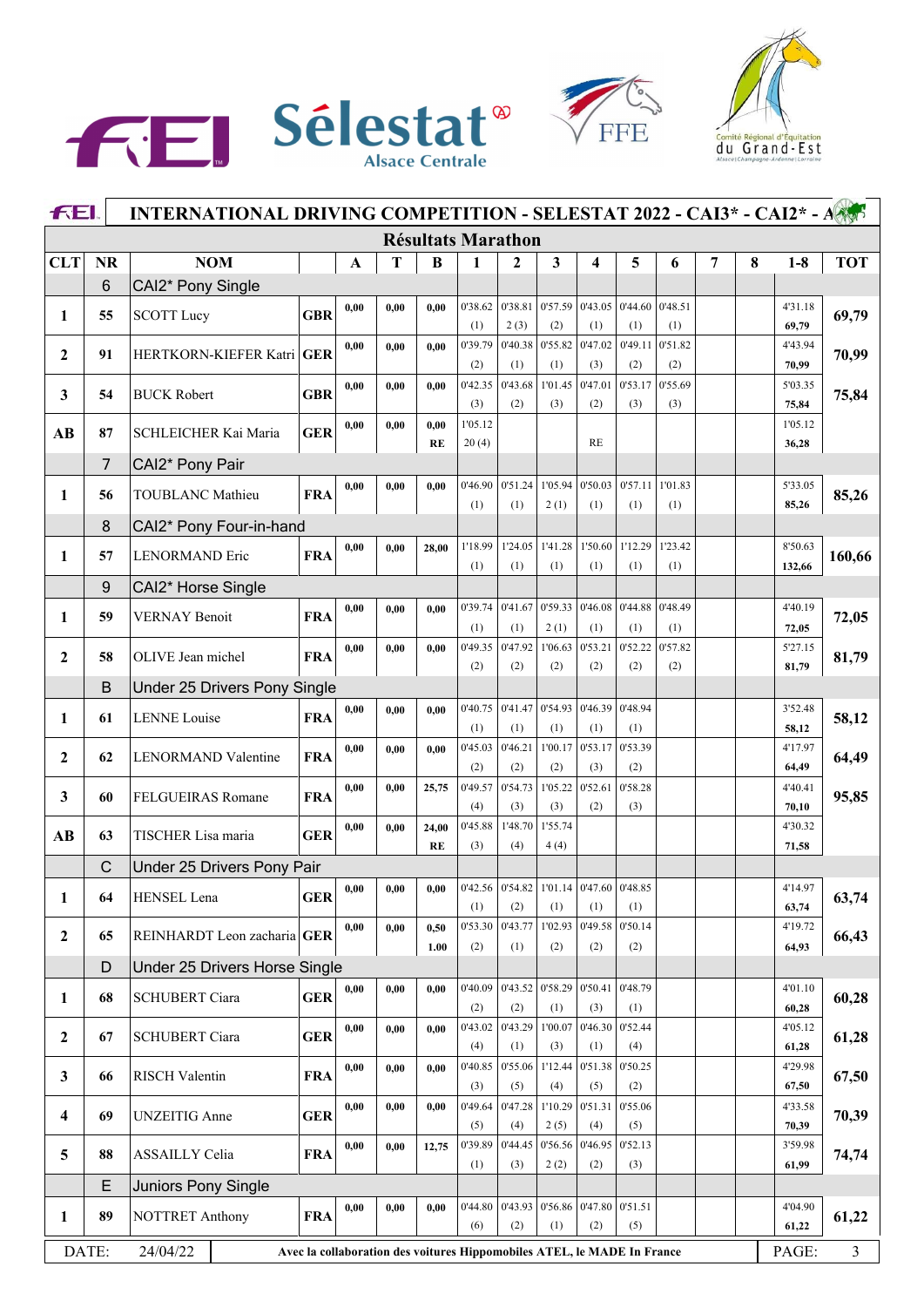





|                  | <b>FEI.</b><br>INTERNATIONAL DRIVING COMPETITION - SELESTAT 2022 - CAI3* - CAI2* - A |                             |            |      |      |       |                           |                                   |                 |                                                 |                |                 |   |   |                  |            |
|------------------|--------------------------------------------------------------------------------------|-----------------------------|------------|------|------|-------|---------------------------|-----------------------------------|-----------------|-------------------------------------------------|----------------|-----------------|---|---|------------------|------------|
|                  |                                                                                      |                             |            |      |      |       | <b>Résultats Marathon</b> |                                   |                 |                                                 |                |                 |   |   |                  |            |
| <b>CLT</b>       | <b>NR</b>                                                                            | <b>NOM</b>                  |            | A    | Т    | B     | 1                         | 2                                 | 3               | $\overline{\mathbf{4}}$                         | 5              | 6               | 7 | 8 | $1-8$            | <b>TOT</b> |
| $\mathbf{2}$     | 73                                                                                   | LENORMAND Kilian            | <b>FRA</b> | 0,00 | 0,00 | 0,00  | 0'40.34<br>(1)            | 0'42.11<br>(1)                    | 1'00.84<br>(3)  | 0'54.95<br>(9)                                  | 0'49.16<br>(2) |                 |   |   | 4'07.40<br>61,85 | 61,85      |
|                  |                                                                                      |                             |            | 0,00 | 0,00 | 0.00  | 0'43.96                   | 0'44.50                           | 1'04.42         | 0'44.50                                         | 0'50.14        |                 |   |   | 4'07.52          |            |
| 3                | 79                                                                                   | <b>ROHRSSEN Kris</b>        | <b>IRL</b> |      |      |       | (4)                       | (3)                               | (6)             | (1)                                             | (4)            |                 |   |   | 61,88            | 61,88      |
|                  |                                                                                      |                             |            | 0,00 | 0,00 | 0.00  | 0'44.49                   | 0'47.34                           | 1'00.24         | 0'49.23                                         | 0'53.90        |                 |   |   | 4'15.20          |            |
| 4                | 77                                                                                   | <b>SCHLEICHER Pia</b>       | <b>GER</b> |      |      |       | (5)                       | (8)                               | (2)             | (4)                                             | (8)            |                 |   |   | 63,80            | 63,80      |
| 5                | 75                                                                                   | HÜSGES Laura                | <b>GER</b> | 0,00 | 0,00 | 0.00  | 0'42.10                   | 0'46.33                           | 1'02.98         | 0'51.13                                         | 0'54.18        |                 |   |   | 4'16.72          | 64,18      |
|                  |                                                                                      |                             |            |      |      |       | (2)                       | (5)                               | (4)             | (6)                                             | (9)            |                 |   |   | 64,18            |            |
| 6                | 72                                                                                   | JUNG Julia                  | <b>FRA</b> | 0,00 | 0,00 | 0.00  | 0'42.95<br>(3)            | 0'46.95<br>(7)                    | 1'05.56<br>2(9) | 0'48.71<br>(3)                                  | 0'49.87<br>(3) |                 |   |   | 4'14.04<br>65,51 | 65,51      |
|                  |                                                                                      |                             |            | 0,00 | 0.00 | 0.00  | 0'52.56                   | 0'46.51                           | 1'03.97         | 0'51.89                                         | 0'48.79        |                 |   |   | 4'23.72          |            |
| 7                | 74                                                                                   | <b>AMEND Pauline</b>        | <b>GER</b> |      |      |       | (8)                       | (6)                               | (5)             | (7)                                             | (1)            |                 |   |   | 65,93            | 65,93      |
|                  |                                                                                      |                             |            | 0,00 | 0,00 | 0.00  | 0'44.96                   | 0'48.26                           | 1'03.57         | 0'50.90                                         | 0'52.06        |                 |   |   | 4'19.75          |            |
| 8                | 71                                                                                   | FASSEL Perlane              | <b>FRA</b> |      |      |       | (7)                       | (9)                               | 2(8)            | (5)                                             | (7)            |                 |   |   | 66,94            | 66,94      |
| 9                | 70                                                                                   | SCHMID Sophia               | <b>AUT</b> | 0,00 | 0,00 | 0.00  | 0'52.68                   | 0'45.27                           | 1'05.60         | 0'53.03                                         | 0'51.51        |                 |   |   | 4'28.09          | 67,02      |
|                  |                                                                                      |                             |            |      |      |       | (9)                       | (4)                               | (7)             | (8)                                             | (5)            |                 |   |   | 67,02            |            |
| EL               | 78                                                                                   | STOLZENBERGER Philipp       | <b>GER</b> | 0,00 | 0,00 | 75,75 | EL                        |                                   |                 |                                                 |                |                 |   |   | 0,00             |            |
|                  | F                                                                                    | Juniors Pony Pair           |            |      |      |       |                           |                                   |                 |                                                 |                |                 |   |   |                  |            |
|                  | 81                                                                                   | <b>REINHARDT Malte</b>      | <b>GER</b> | 0,00 | 0,00 | 0,00  | 0'42.78                   | 0'40.78                           | 0'57.08         | 0'47.10                                         | 0'48.55        |                 |   |   | 3'56.29          | 59,07      |
| 1                |                                                                                      |                             |            |      |      |       | (1)                       | (1)                               | (1)             | (2)                                             | (1)            |                 |   |   | 59,07            |            |
| $\boldsymbol{2}$ | 80                                                                                   | <b>ANDREW Max</b>           | <b>GER</b> | 0,00 | 0,00 | 0.00  | 0'44.30                   | 0'48.60                           | 1'05.58         | 0'46.94                                         | 0'53.14        |                 |   |   | 4'18.56          | 64,64      |
|                  |                                                                                      |                             |            |      |      |       | (2)                       | (2)                               | (2)             | (1)                                             | (2)            |                 |   |   | 64,64            |            |
|                  | G                                                                                    | <b>Children Pony Single</b> |            |      |      |       |                           |                                   |                 |                                                 |                |                 |   |   |                  |            |
| $\mathbf{1}$     | 84                                                                                   | <b>BANNERT</b> Audrey       | <b>GER</b> | 0,00 | 0,00 | 0.00  | 0'32.40<br>(1)            | (1)                               | (1)             | 0'30.88 0'41.67 0'31.55<br>(1)                  | 0'31.43<br>(1) |                 |   |   | 2'47.93<br>41,98 | 41,98      |
|                  |                                                                                      |                             |            | 0,00 | 0,00 | 0.00  | 0'34.71                   | 0'32.95                           | 0'47.83         | 0'33.24                                         | 0'37.07        |                 |   |   | 3'05.80          |            |
| $\mathbf{2}$     | 90                                                                                   | NOTTRET Herve               | <b>FRA</b> |      |      |       | (2)                       | (2)                               | (2)             | (3)                                             | (4)            |                 |   |   | 46,45            | 46,45      |
|                  |                                                                                      |                             |            | 0,00 | 0,00 | 0.00  | 0'35.09                   | 0'33.75                           | 0'45.15         | 0'32.32                                         | 0'34.23        |                 |   |   | 3'00.54          |            |
| 3                | 83                                                                                   | <b>LEGRET</b> Bouly marine  | <b>FRA</b> |      |      |       | (3)                       | (3)                               | 2(5)            | (2)                                             | (3)            |                 |   |   | 47,13            | 47,13      |
| 4                | 85                                                                                   | <b>CASTELLI Bice</b>        | <b>ITA</b> | 0,00 | 0,00 | 0.00  | 0'40.06                   | 0'34.75                           | 0'48.63         | 0'36.74                                         | 0'33.91        |                 |   |   | 3'14.09          | 48,52      |
|                  |                                                                                      |                             |            |      |      |       | (5)                       | (4)                               | (4)             | (5)                                             | (2)            |                 |   |   | 48,52            |            |
| 5                | 82                                                                                   | AILLAUD Nuno                | <b>FRA</b> | 0,00 | 0.00 | 0.00  | 0'39.42<br>(4)            | 0'36.18<br>(5)                    | 0'48.56<br>(3)  | 0'36.11<br>(4)                                  | 0'37.62<br>(5) |                 |   |   | 3'17.89<br>49,47 | 49,47      |
|                  | U                                                                                    | AM 1 GP Poney Solo          |            |      |      |       |                           |                                   |                 |                                                 |                |                 |   |   |                  |            |
|                  |                                                                                      |                             |            | 0,00 | 0.00 | 0,00  | 0'39.70                   | 0'40.82                           | 0'52.80         | 0'42.20                                         | 0'44.57        | 0'46.50         |   |   | 4'26.59          |            |
| $\mathbf{1}$     | 101                                                                                  | JACOB Justine               | <b>FRA</b> |      |      |       | (1)                       | (1)                               | (1)             | (1)                                             | (1)            | (1)             |   |   | 66,65            | 66,65      |
|                  | V                                                                                    | AM 1 GP Poney Paire         |            |      |      |       |                           |                                   |                 |                                                 |                |                 |   |   |                  |            |
|                  |                                                                                      |                             |            | 0,00 | 0.00 | 0,00  |                           | $0'37.52$ 0'36.38 0'44.71 0'37.90 |                 |                                                 |                | 0'42.34 0'45.01 |   |   | 4'03.86          | 60,97      |
| 1                | 121                                                                                  | <b>CRESSENT Robin</b>       | <b>FRA</b> |      |      |       | (1)                       | (1)                               | (1)             | (1)                                             | (1)            | (1)             |   |   | 60,97            |            |
| $\overline{2}$   | 102                                                                                  | CAPELLE Arthur              | <b>FRA</b> | 0,00 | 0,00 | 0,00  | 0'47.20                   |                                   |                 | $0'42.43 \mid 0'51.66 \mid 0'43.53$             | 0'46.73        | 0'54.14         |   |   | 4'45.69          | 71,42      |
|                  |                                                                                      |                             |            |      |      |       | (2)                       | (2)                               | (2)             | (2)                                             | (2)            | (2)             |   |   | 71,42            |            |
| 3                | 103                                                                                  | <b>EGELE Guillaume</b>      | <b>FRA</b> | 0,00 | 0,00 | 0,75  | 0'50.52<br>(3)            | 0'53.69<br>(3)                    | 1'09.07<br>(3)  | 0'52.75<br>(3)                                  | 0'57.57<br>(3) | 1'09.32<br>(3)  |   |   | 5'52.92<br>88,23 | 88,98      |
|                  | X                                                                                    | AM1 GP Solo                 |            |      |      |       |                           |                                   |                 |                                                 |                |                 |   |   |                  |            |
|                  |                                                                                      |                             |            | 0,00 | 0,00 | 0,00  | 0'36.01                   |                                   |                 | $\vert$ 0'37.14 $\vert$ 0'50.44 $\vert$ 0'40.19 |                | 0'50.57 0'44.32 |   |   | 4'18.67          |            |
| 1                | 107                                                                                  | <b>LENNE</b> David          | <b>FRA</b> |      |      |       | (1)                       | (1)                               | (1)             | (1)                                             | (7)            | (1)             |   |   | 64,67            | 64,67      |